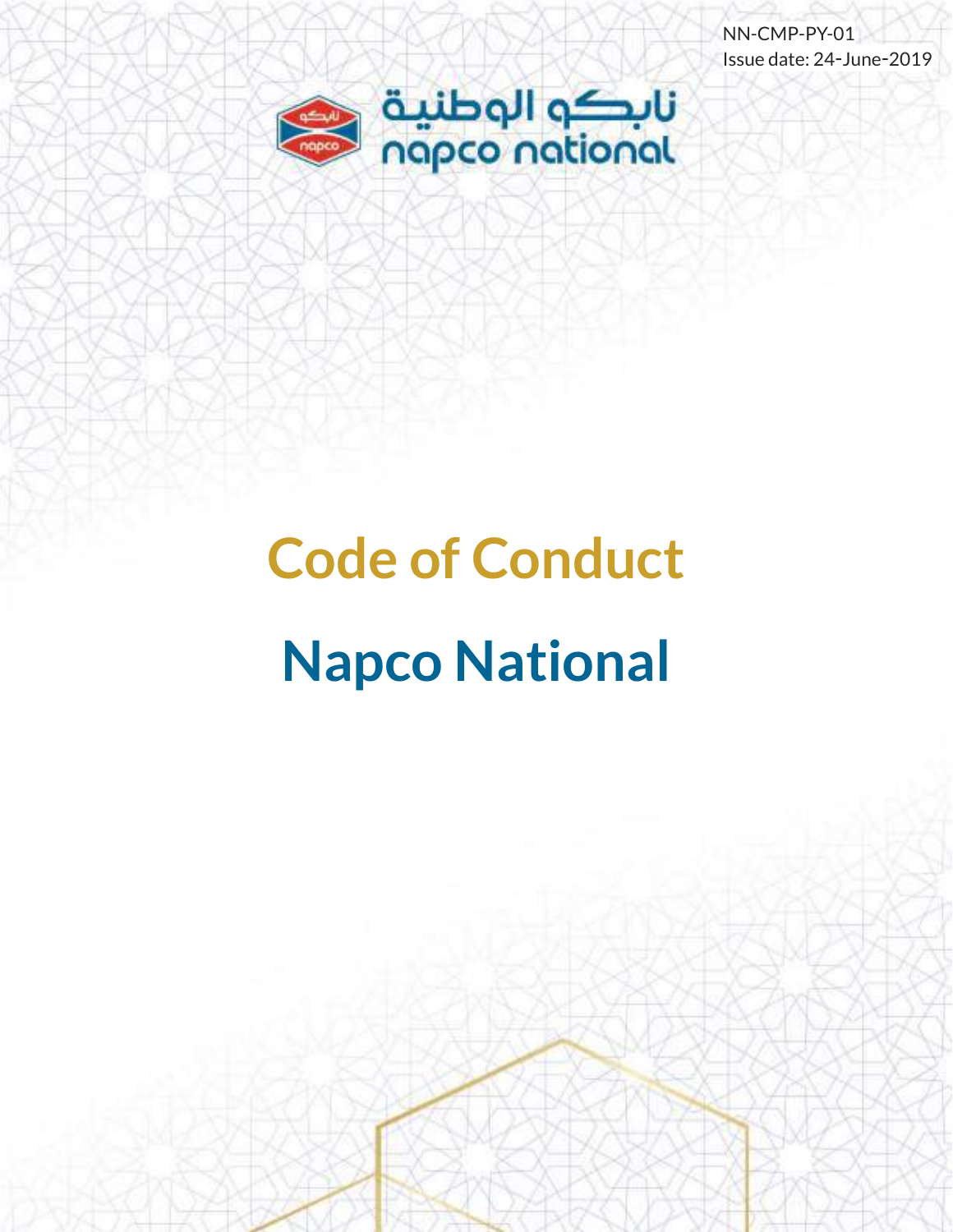This policy was approved by the decision of the Board of Directors of Napco National,

A Saudi Joint Stock Company,

On 21/10/1440 H, corresponding to 24/06/2019 AD

In the minutes of the Board of Directors dated 24/06/2019 AD

And minutes of the Board of Directors dated 24/05/2021 AD

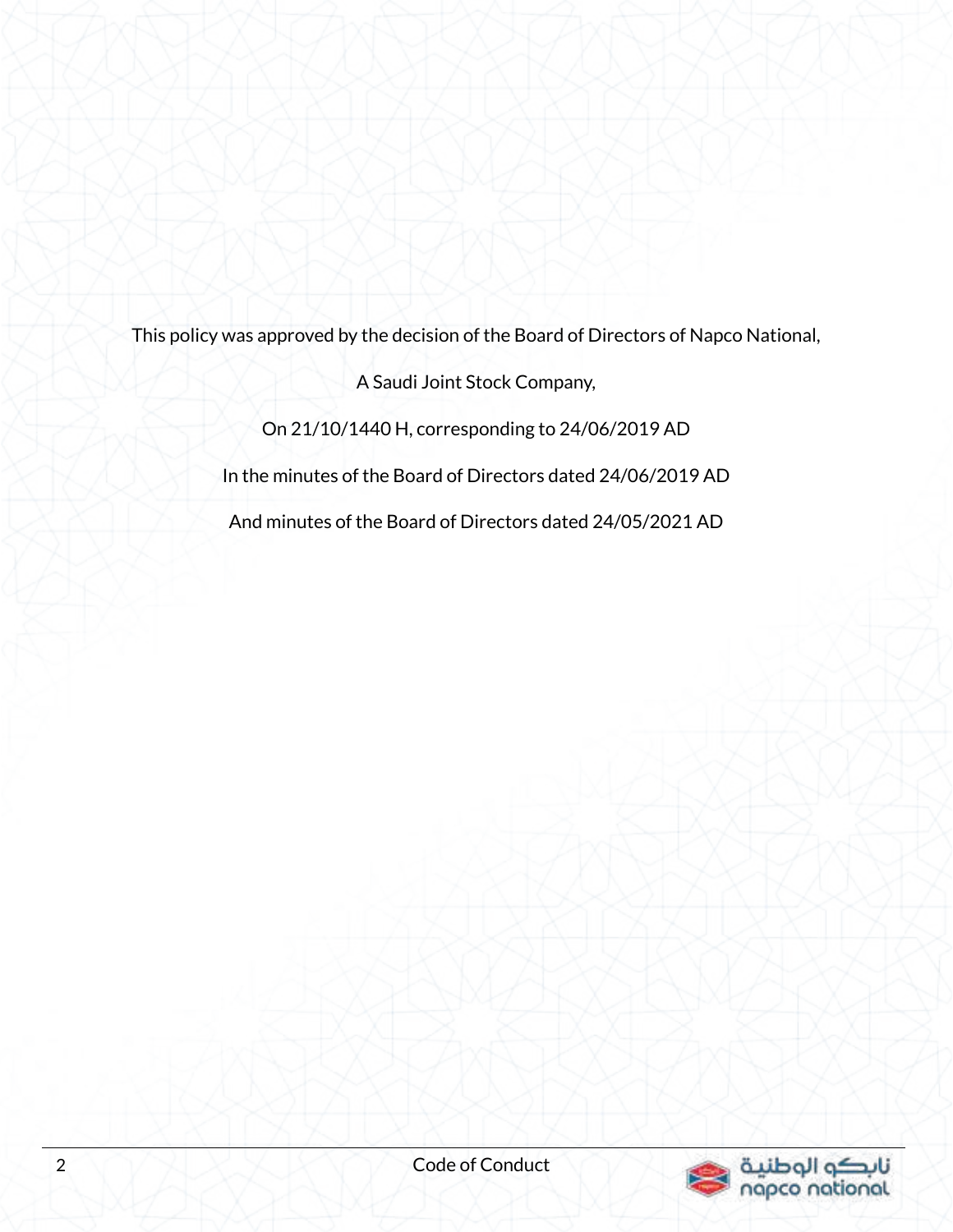#### INDEX

| Introduction                                          | 4  |
|-------------------------------------------------------|----|
| Our Philosophy and Values.                            | 4  |
| Principles.                                           | 5  |
| Disclosure and Reporting of Concerns.                 | 6  |
| Transparency and Non-retaliation.                     | 7  |
| Acting with integrity inside and outside the company. | 7  |
| Dealings and Personal Privacy.                        | 8  |
| General Appearance.                                   | 9  |
| Conflicts of Interest.                                | 9  |
| Anti-Bribery and Corruption.                          | 10 |
| Gifts, Hospitality Invitations and Entertainment.     | 11 |
| Anti-Money Laundering.                                | 12 |
| <b>Collection and Provision of Donations.</b>         | 12 |
| Commitment to Safety and Environmental Protection.    | 13 |
| Compliance with Relevant Laws and Regulations.        | 13 |
| Competition and Anti-Monopoly.                        | 14 |
| Insider Trading (After Listing the Company).          | 14 |
| Compliance with International Trade Laws.             | 14 |
| Keeping Records and Reporting.                        | 15 |
| Protection of the Company's Assets.                   | 15 |
| Confidentiality of Information.                       | 16 |
| Communication with Third Parties.                     | 18 |
| Information Technology Systems and Operation.         | 18 |
| Sustainability and Human Rights.                      | 19 |
| Irregular Practices.                                  | 20 |
| Fair Dealing.                                         | 20 |
| Disciplinary Procedures.                              | 21 |
| Review, Amendment and Cancellation of these Rules.    | 21 |

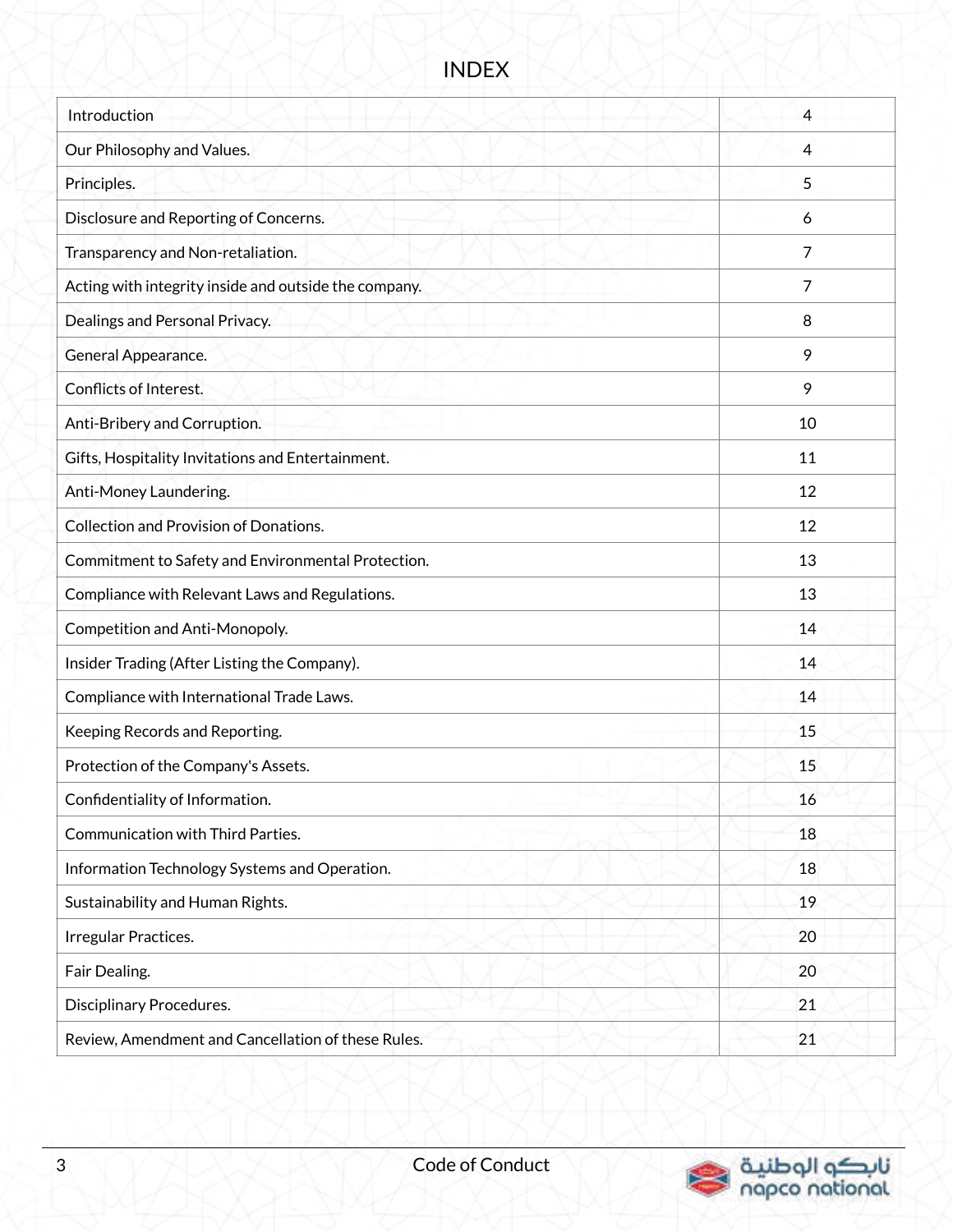#### **1. Introduction**

Napco National, "the Company" aims to apply the rules of professional code of conduct "the Rules" to members of the Board of Directors, members of committees, executive management/officials and workers (referred to as "the Concerned Persons") while carrying out their duties and responsibilities towards the company in accordance with the best professional practices, in order to provide an ethical and professional work environment.

These rules aim to assist the concerned persons in strengthening their duties of loyalty and diligence towards the company, and to take measures that would protect the company's interests. The company obligates the concerned persons with these rules in order to raise the credibility, efficiency and effectiveness of its work and activities, enhance its position and maintain its reputation in the market.

#### **2. Our Philosophy and Values**

What is good for society is good for the company, and we will strive to achieve what is good for the company. We are committed to embodying our values and behavior, as it is what distinguishes us from others as a company and stakeholders, and everything we do is an extension of our philosophy based on our seven values represented in:

**Integrity:** The credibility of words, the integrity of actions **Precision:** Comprehensive in vision, accuracy in implementation **Modesty:** Success crowned with humility **Hard Work:** Dedication to work, overcoming difficulties **Servant Leadership:** Let your boss be your servant **Entrepreneur Drive:** Nothing is impossible under the sun **Family Spirit:** Uniqueness in personality, unity in vision

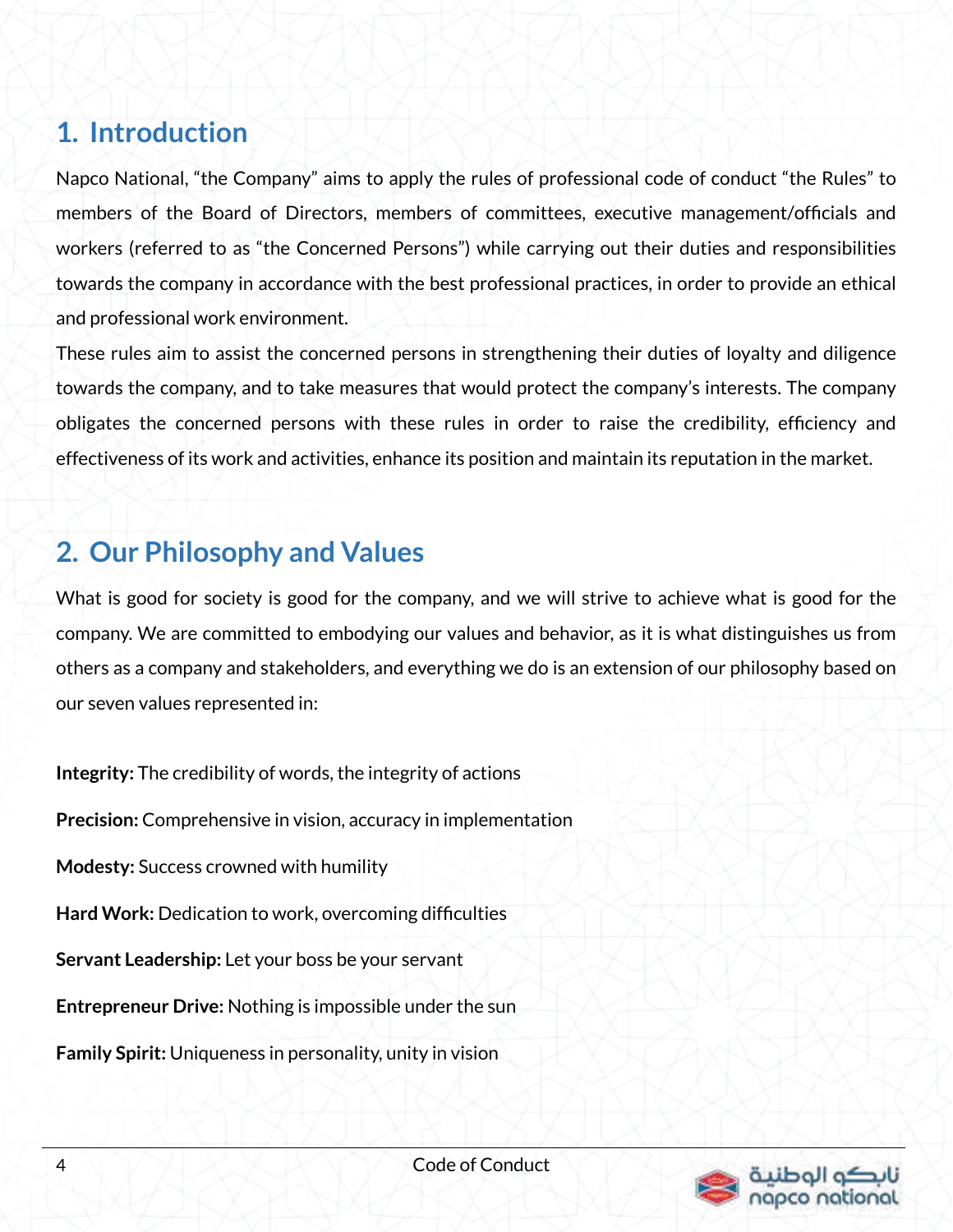Our values are the basis of the rules of business and its approach in carrying out our work. When the need arises to take any decision, we take into consideration the extent to which each option is compatible with these values.

#### **3. Principles**

Each of the concerned persons shall exercise his/her duty of care and loyalty towards the company and everything that would preserve the company's interests, develop it, maximize its value, and put its interests above his personal interest in all cases, protecting the rights and interests of the company and preserving its clients. Therefore, the concerned persons should apply the following principles:

- Commitment to the highest standards of personal integrity and a commitment to perform work effectively and efficiently.
- Compliance with all applicable laws, regulations, article of association, and instructions, including internal labor regulations, internal procedures, and any modification that may occur to any of them.
- Compliance with, understand and act upon business rules and conduct and report cases that constitute a violation of the rules.
- Cooperating in any investigation of any possible violation of the rules, laws, regulations and policies.
- Not to use the position or the powers of any of the concerned persons in order to achieve his own or others interest.
- It is prohibited to use the company's assets and resources except for achieving the company's purposes and objectives, and not to exploit those assets or resources to achieve private interests.
- Not to disclose any confidential or internal information about the company, its workers or its clients.
- Not to speak on behalf of the company except on the basis of a written mandate or legal authorization from the Board of Directors or the CEO, in accordance with the policy of distributing financial and administrative powers.
- Commitment to honesty, justice, sincerity, respect and good dealings between workers and others.
- Avoiding cases of conflict of interest, disclosing them as soon as they are known, and treating them fairly, if any.
- Applying quality standards in the services provided and ensuring client satisfaction.
- Proper delegation of powers, tasks and responsibilities.



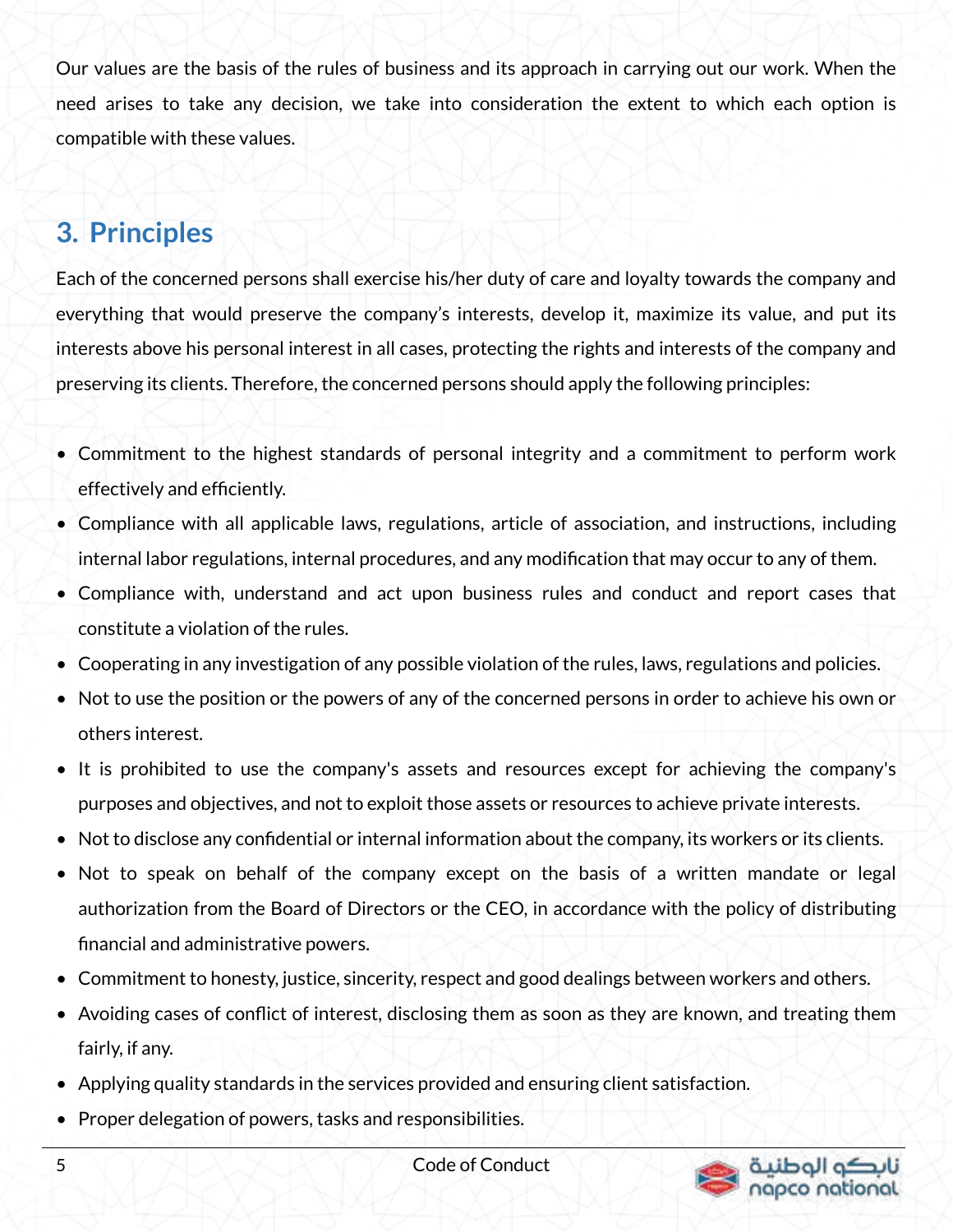- The company respects the privacy of every person who works for it, and considers what he/she does outside the workplace is not of its business, unless these actions affect the company's interests, impair the performance of their work, or threaten the company's reputation.
- Protection of confidential personal records, the concerned person who, by the nature of his/her work, is familiar with or has a means of accessing the personal records of other workers. He/she should keep these records confidential and use them only for the company's business purposes.
- The company honors and respects all those who choose to work for it, as they work of their own volition.
- Whoever works for the company is obligated to carry out the work entrusted to him/her and to fulfill his obligations towards it in a highly professional manner, have the highest ethical standards inside and outside work, and to behave appropriately, consistent with the rules of professional conduct.
- Job duties must be performed accurately, reliably and promptly within a reasonable time in accordance with the best practices, in good faith and with objectivity, and adherence to the orders of superiors at work, their directives and instructions according to the administrative hierarchy.
- The concerned persons shall not take any action that would influence, fraud, manipulate or mislead the internal or external auditor who audits or reviews the company's financial statements. It includes the types of behavior that may constitute an unacceptable or improper influence, like providing the auditor with inaccurate or misleading information, or incorrect or manipulated documents.

## **4. Disclosure and Reporting of Concerns**

In order to improve the company's business and maintain integrity in its practices, individuals who express their concerns directly play an important role in maintaining an ethical work environment by reporting any suspected violations of regulations, policies or code of conduct.

All concerned persons must abide by the Company's ethical standards. Ethical behavior should be promoted and workers, supervisors, directors or third-parties are encouraged to report when they are suspicious of a certain degree (free of maliciousness) for a behavior that causes concern or constitutes a violation of approved regulations. They must report this issue immediately to give the company the opportunity to address the issue and correct it in the best way before it becomes a violation of the law or a risk to the company's reputation and business.

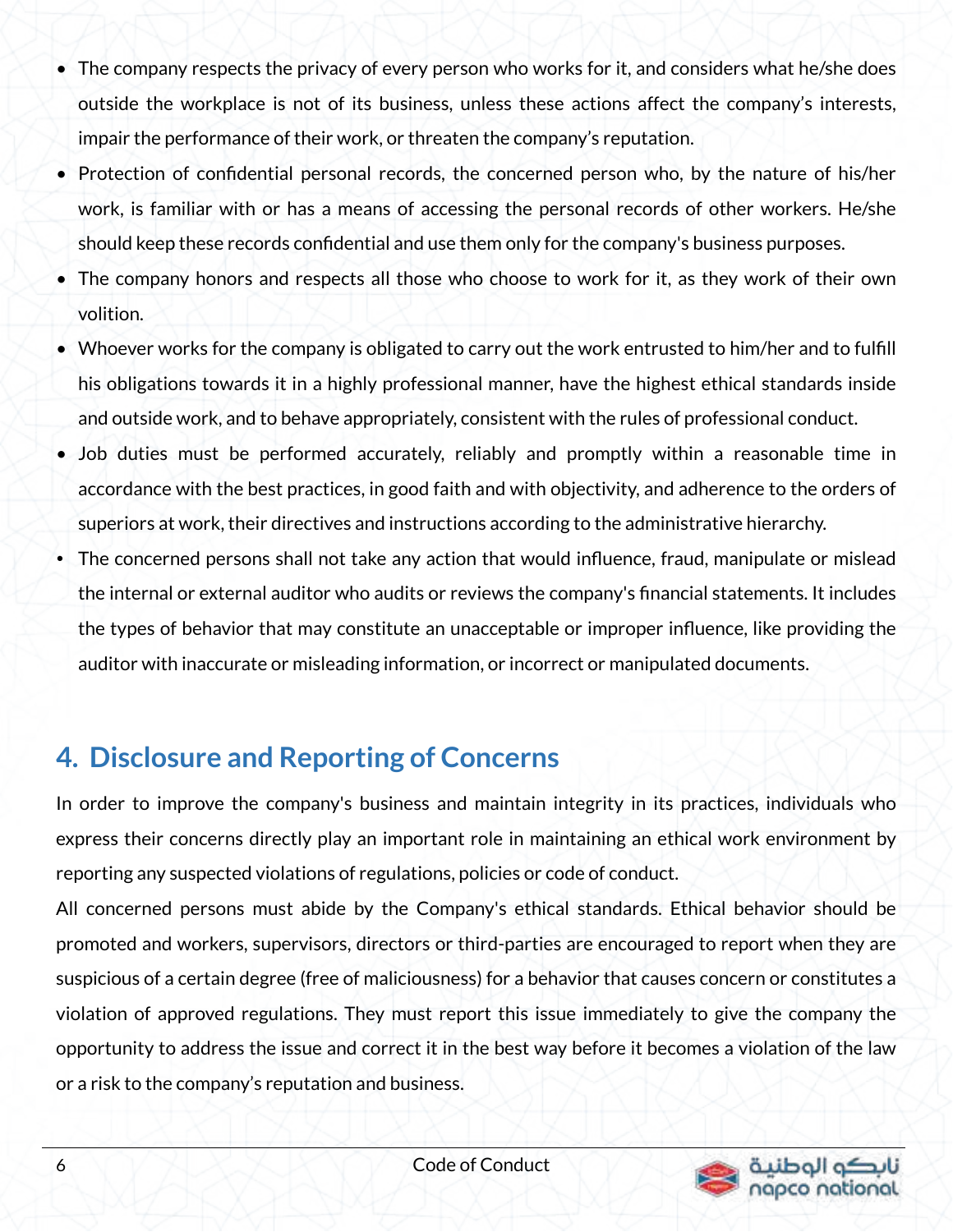The executive management, directors and workers are required to report any illegal or unethical behavior to their immediate supervisor (manager) in accordance with the Whistleblowing Policy. Likewise, any member of the Board of Directors and its affiliated committees must report any illegal or unethical behavior through the means of notification specified in the company and through the specified parties. (You can refer to the Whistleblowing Policy). Reported violations will be investigated and necessary actions will be taken by the relevant staff or the Council depending on the case. All information will remain confidential and the identity of the reporter will be kept confidential so that the company guarantees his/her protection from any case of retaliation in his/her job.

#### **5. Transparency and Non-retaliation**

The company considers transparency as the basis for the existence of a favorable climate for its success, which enables its workers to ask questions, detect violations and matters that occupy their minds, and express their opinions without fear of punishment.

Therefore, the company will protect any worker who honestly reports their concerns, but in case of intentionally false accusations, or lying, interfering or refusing to cooperate with investigations is considered a violation of the Code of Conduct. Honest reporting does not mean that the reporter is right when he/she states his/her concerns; but he/she must be sure that the information provided is correct and reliable if possible. It is obligatory to treat the matter in question fairly and the company will not tolerate acts of retaliation or discrimination against any person for reporting serious concerns or assisting in any investigation of the company. Disciplinary measures will be applied against any person found to be involved in retaliatory acts, up to dismissal from the company.

## **6. Acting with integrity inside and outside the company**

The relevant persons should act in accordance with the rules and regulations and what is right, reflecting a positive image and reputation of the company and its trademarks owned or licensed to use by third parties wherever the company conducts its business. Thus, all concerned persons, regardless of occupational level, must strive to achieve the following objectives:

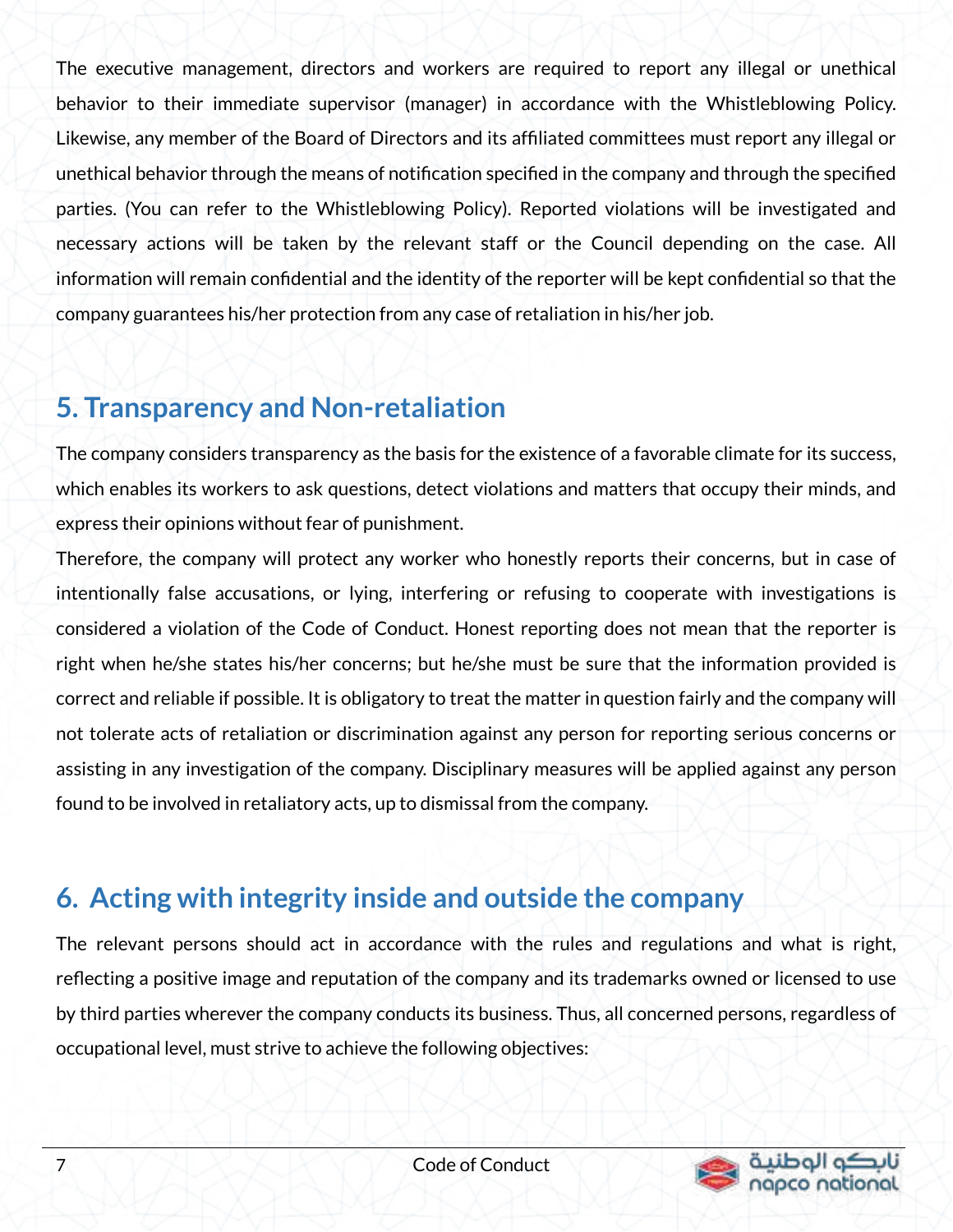- 1. Respect for each worker or representative of clients, suppliers or contractors, displaying a kind of affection and concern for him/her and taking into account his/her personal dignity.
- 2. Commitment and affirmation of equality in dealing with all workers, clients, suppliers and contractors regardless of race, color, sex, religion, age, origin, nationality or type of disability.
- 3. Perform the work within a reasonable time and during working hours.
- 4. Dedicating working hours to the duties and job tasks, and not doing any activities that are not relevant.
- 5. Not to hesitate to work outside the official working hours if the work interest requires so.
- 6. Preserve a working environment free from bullying, abuse, or behaving in a hostile or appalling manner.
- 7. Not to engage in any disturbance or harassment of any nature and not to be lenient in it.
- 8. Positivity in all dealings with colleagues, clients and suppliers in a manner that reflects professionalism and good handling and avoids appearing inappropriately.

# **7. Dealings and Personal Privacy**

- 1. All concerned persons shall endeavor to deal fairly with the Company's clients, suppliers, competitors, and workers. No worker may use important information about the company (such as accounts, current performance, forthcoming decisions, plans, or new products) for his/her personal benefit, directly or indirectly. In addition, he/she shall not take advantage of any person through manipulation, concealment, misuse of information, misrepresentation of material facts, or any other unfair practices by which he deals.
- 2. Members of the Board of Directors, members of the Audit Committee, senior executives, or any person related to any of them, after listing the company, are not allowed to deal in any financial investment of the company during the prohibition periods specified by the regulations of the Capital Market Authority.
- 3. The concerned persons must disclose to the Legal Department as soon as he/she begins his/her work in the company about any financial investments owned by him/her in the company or owned by the husband, wife or minor children, and for any change that occurs thereafter within three days from the date he/she is aware of the change, and he/she must also update these data whenever requested to do so.

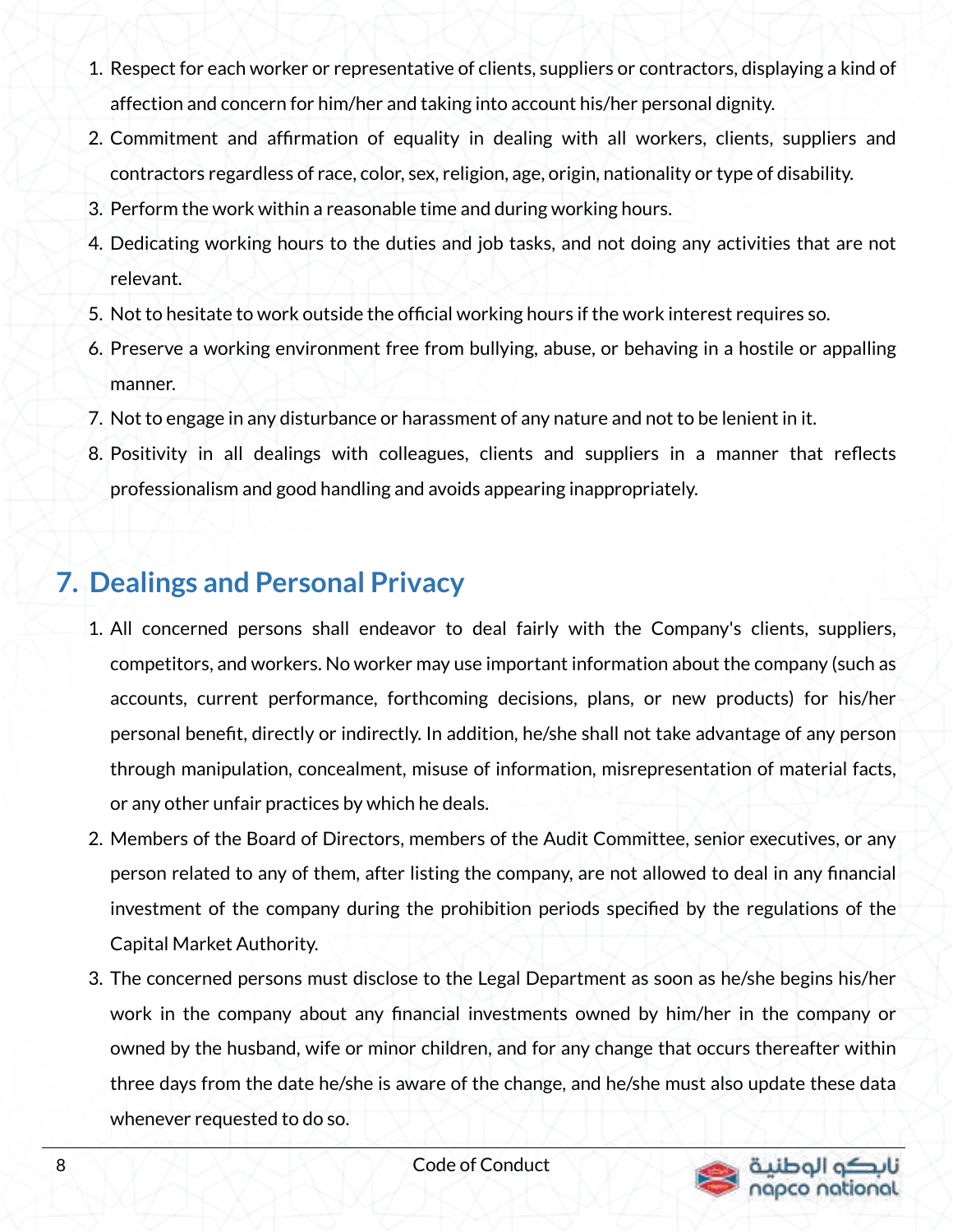- 4. Protecting the personal data of clients, co-workers and others with whom they are dealing or supported.
- 5. Not to use personal data except for legitimate and necessities business purposes, and when there is a work-related justification to know it.
- 6. Not to spread rumors or negative messages among workers that may lead to abuse or defamation of any worker or a member of his/her family.

#### **8. General Appearance**

The concerned persons of different customs and traditions are required to maintain a decent public appearance consistently with the nature of their work and the civilized appearance of the company and its reputation. They must take into account the following:

- 1. They should be well-groomed and of a decent appearance.
- 2. Paying attention to overall hygiene.
- 3. Commitment to the dress code whenever the nature of work requires that and according to the company's instructions.
- 4. The worker's commitment to modest dress and observance of that throughout the work period.

## **9. Conflicts of Interest**

- 1. All concerned persons must avoid situations of conflict of interest that may occur between them and the company, whether it is an actual, potential or even perceived conflict, which may endanger the reputation of the worker and the company. Therefore, the company's conflict of interest policy must be fully adhered to. The person concerned must use his/her conscience and sound thinking. When in doubt, he/she should seek guidance from his/her line director or the Legal Department.
- 2. The person concerned should work to achieve the greatest benefit for the company while performing his/her work. More care must be taken if he/she is responsible for choosing to deal with a supplier on behalf of the company. Personal interests should not interfere or appear to interfere with his/her ability to make decisions that serve the interest of the company.

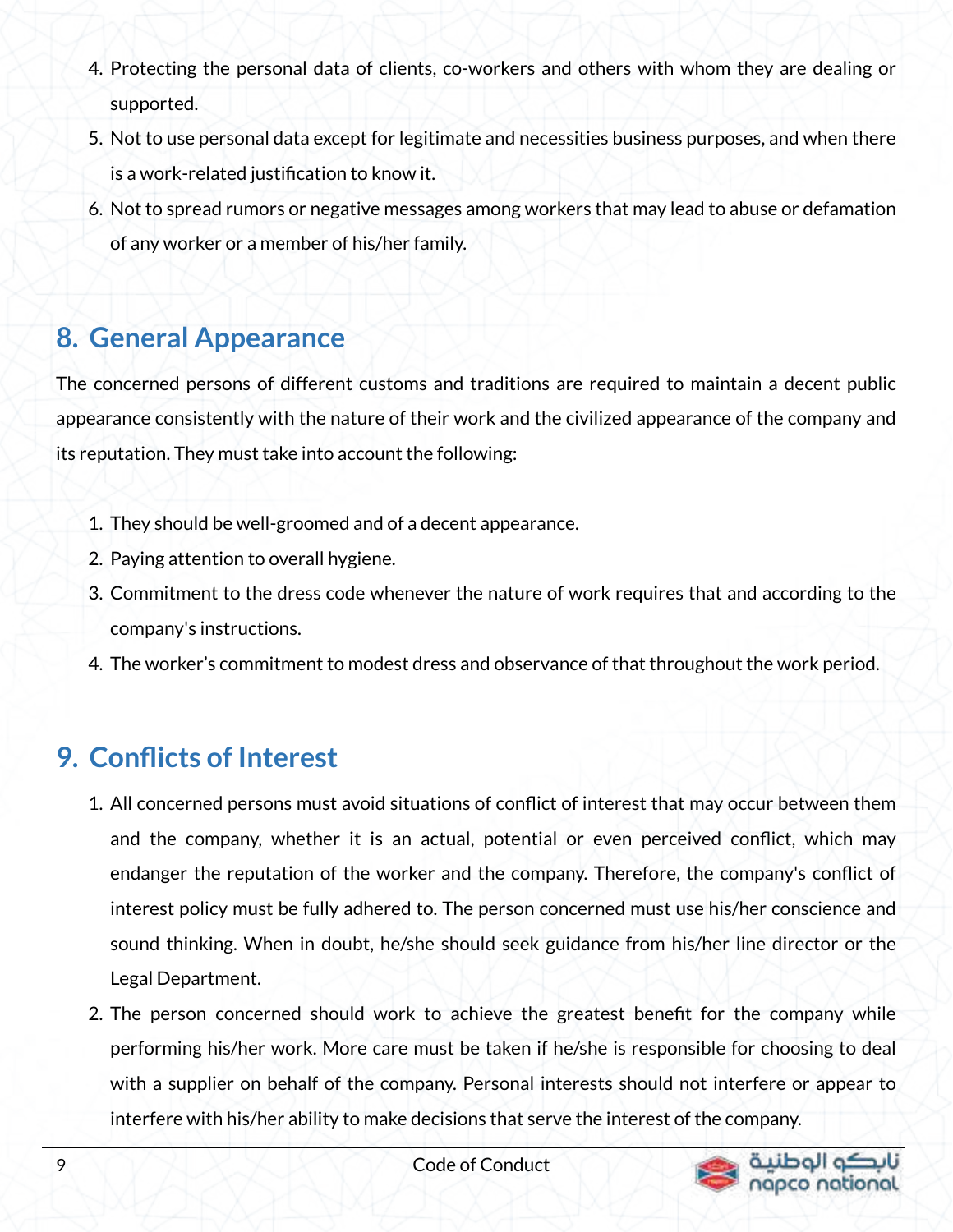3. All of the company's workers are prohibited from practicing any profession or other independent work outside the company's working hours, including holding titles or positions in any company or in government or public or private institutions. They are also prohibited from carrying out activities that compete with the company's activities or providing advice to any other party in Kingdom of Saudi Arabia, except after the written consent of the CEO, the Chairman of the Board, or their delegates. It is also prohibited for the workers of the company, after the expiry of the term of the work contract, for any reason, to work for any entity competing with the company in Kingdom of Saudi Arabia for a period of two years from the end of the contract.

## **10. Anti-Bribery and Corruption**

The concerned persons are prohibited from offering a bribe to any person or soliciting, giving, receiving or accepting anything of value in violation of public policy in return for carrying out a transaction by a company, government agency, or official, and in some instances, purposely abstaining from conducting certain procedures or transactions required which in turn may also affect the work negatively. It also occurs when a company obtains an unfair advantage over its competitors through a covert transaction. Since bribery is an illegal act, any person involved in the company receives bribes, extorts, or makes payments illegally or attempts to engage in any such activity, will be subject to severe disciplinary action up to and including termination of his services. The company also reserves the right to refer such matters to public authorities for possible prosecution and treatment as a criminal offence. The concerned persons shall avoid violating regulations prohibiting bribery and corruption, and shall:

- 1. Avoid offering, presenting or accepting bribes or illegal commissions in any way.
- 2. Use caution when dealing with government officials, including workers of state-owned enterprises, offering or accepting anything of value that could be considered a bribe, not just cash or expensive gifts.
- 3. Report any request or offer for an illegal bribery or commission.
- 4. Adhere to all policies and procedures currently applicable in the company or to be approved later by the Board of Directors.

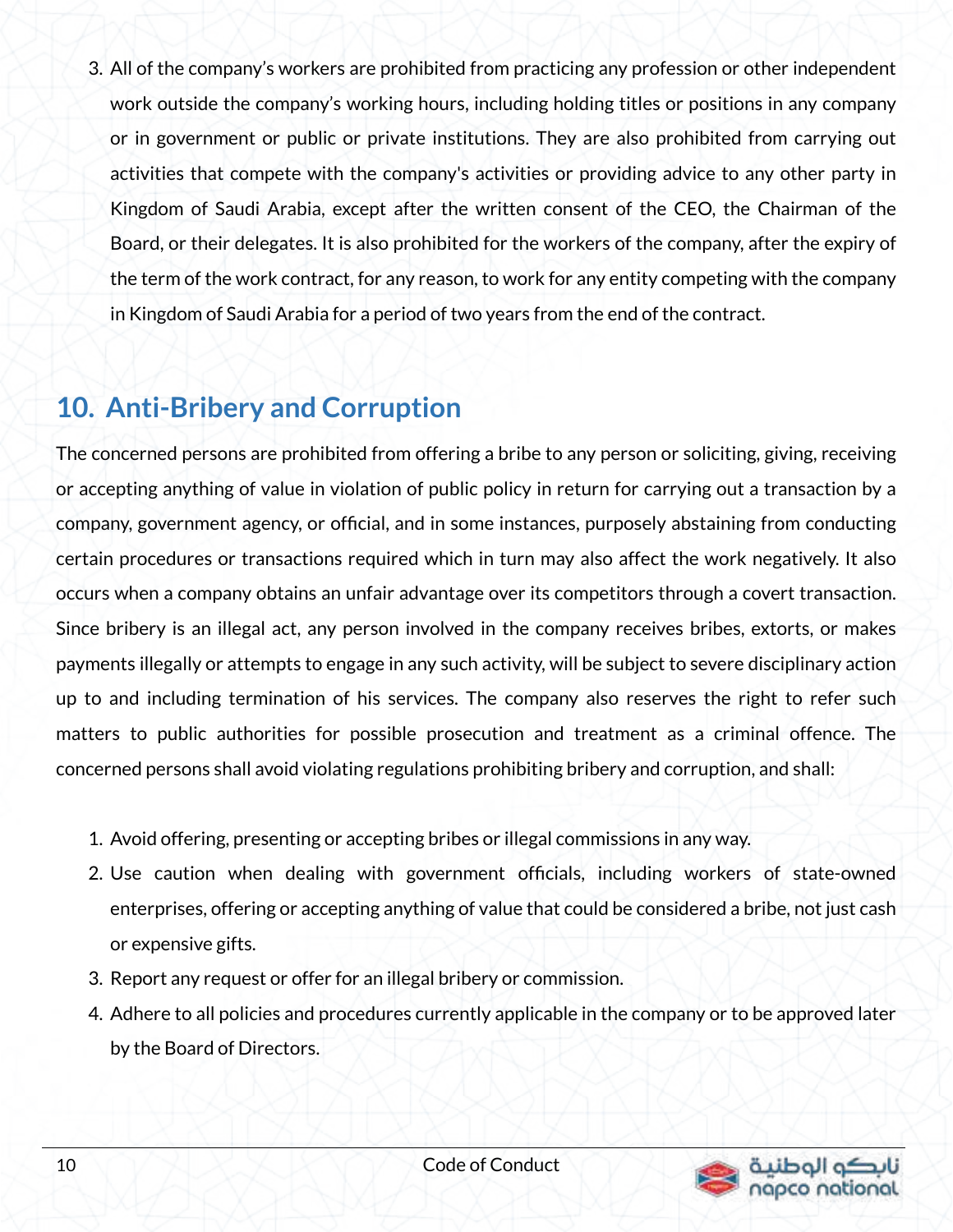## **11. Gifts, Hospitality Invitations and Entertainment**

The concerned persons should use common sense when accepting any hospitality invitation or gift from related parties, whether that relationship is past, existing or potential, and they need to make sure that this invitation is not for the purpose of achieving personal benefit that may conflict with the company's rules, regulations and policies. They must refuse invitations that may create in them a sense of any obligation towards the host or embarrassment (due to the circumstances or costs of the invitation). In all cases, the following must be adhered to:

- 1. Obtaining the approval of the direct manager to determine the appropriateness of his/her response to that invitation or not.
- 2. It is prohibited to present any valuable gift on behalf of the company to any person or entity without obtaining the written approval of the competent direct management of the company.

The concerned persons should not accept gifts in exchange of work or promise to perform any service or work to a client or supplier. Therefore:

- Refrain from asking for gifts from clients and suppliers.
- Refrain from accepting valuable gifts, cash or cash equivalents.

Therefore, do not present, offer or accept a gift, meal, benefit, or entertainment unless:

- 1. It had a legitimate commercial purpose, or it was presented on an occasion in which gifts are usually given.
- 2. It is regular, of reasonable value and consistent with generally accepted practices in the business sector.
- 3. It does not cause embarrassment to the worker or the company in case of public disclosure.
- 4. It is permitted in accordance with the policies and procedures adopted in the company, or by the business of its grantor or recipient, as the case may be.
- 5. The intention to provide it was not bribery or the payment of an illegal commission or any other unacceptable money, and it should not be considered as such.

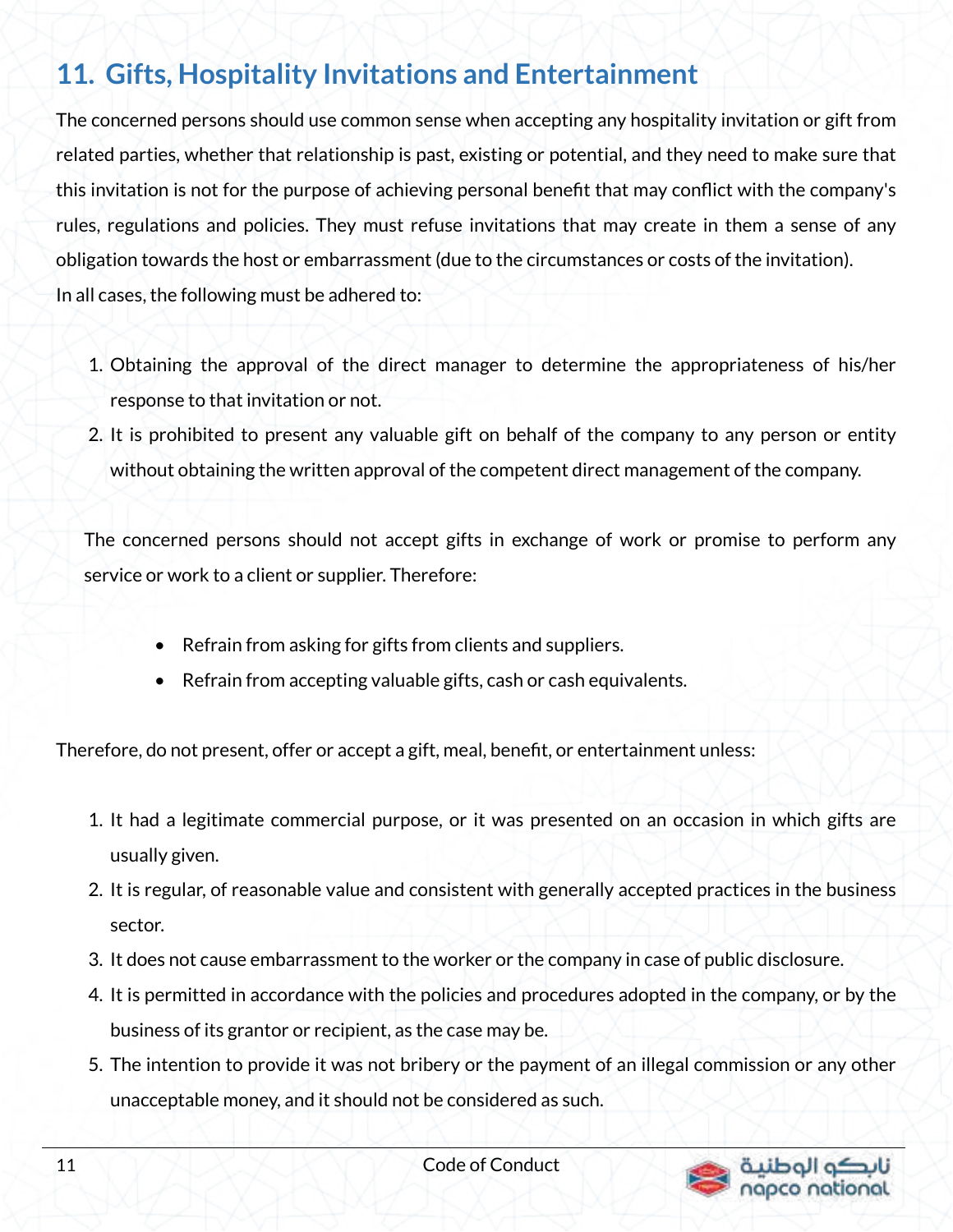- 6. Gifts of symbolic value such as cups and trophies that he/she receives in appreciation of a business relationship can be given and accepted.
- 7. Gifts or discounts offered to large groups of workers can be accepted as part of an agreement between the Company and the client or supplier and use it as desired by the client or supplier.

### **12. Anti-Money Laundering**

The company is committed to apply the applicable regulations that prohibit money laundering, as it seeks to verify its dealers in order to avoid any breach of these regulations. The concerned persons must abide by the following:

- 1. Knowing the company's business partners and counterparts and obtaining legal documents related to them (Know Your Client).
- 2. Compliance with all policies and procedures applicable in the company.
- 3. Reporting any suspicious transactions immediately so that they can be investigated and take the appropriate decision.

### **13. Collection and Provision of Donations**

The company provides charitable, educational, humanitarian, scientific and other assistance in the communities in which it conducts its business. These donations are limited to persons, associations and organizations that have been subjected to scrutiny in order for these donations to go to their beneficiaries in a way that benefits the communities to which they are donated in accordance with the approved policy of community contributions and charitable donations.

The concerned persons shall work to prevent the use of the company and its facilities as a place for collecting donations for personal purposes or in violation of regulations or from outside the activities carried out by the company within the approved policy of community contributions and charitable donations.

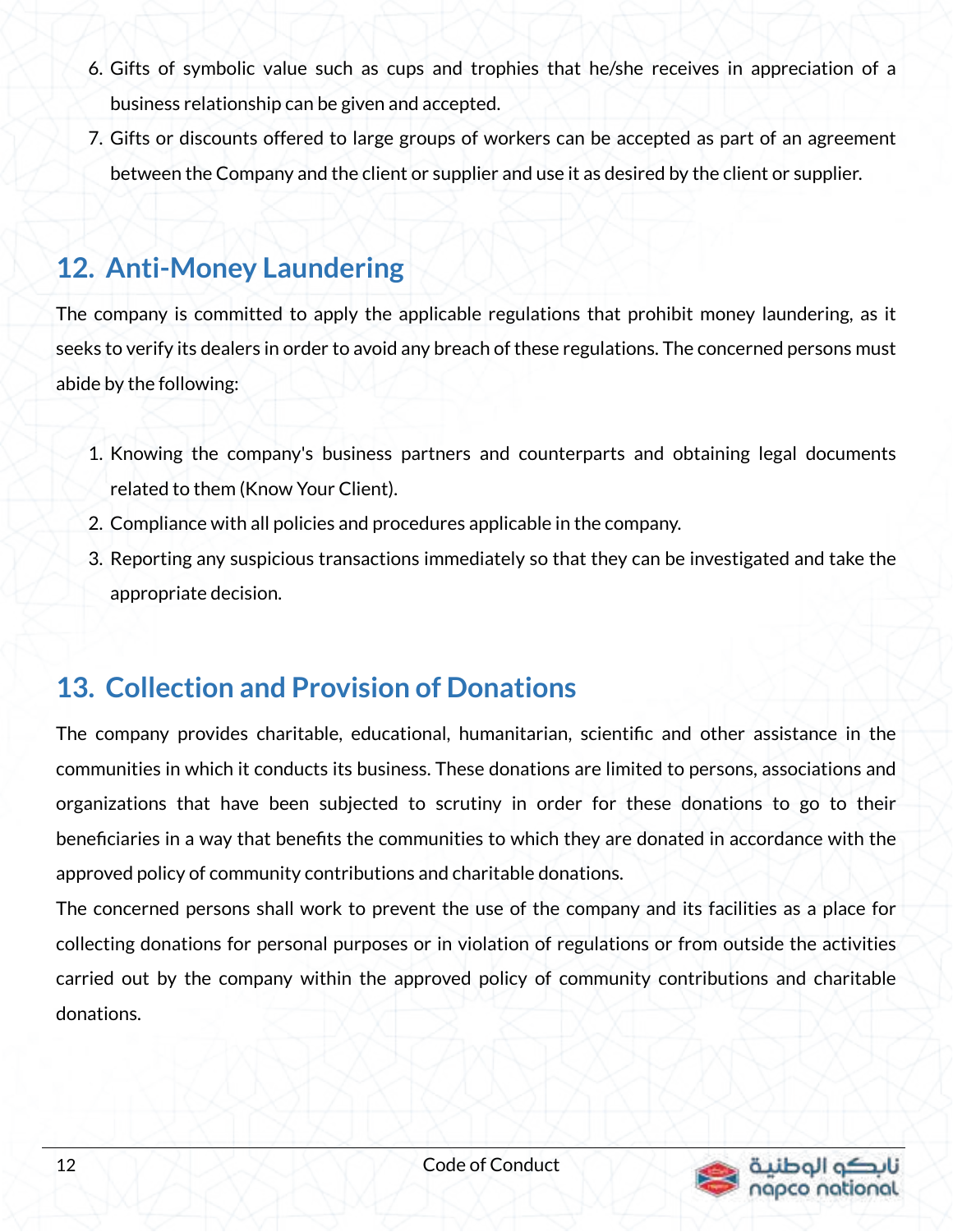## **14. Commitment to Safety and Environmental Protection**

The company is committed in providing a safe work environment, protecting the environment and promoting safety standards in the communities in which it operates. The company seeks to conserve natural resources and reduce the environmental impacts resulting from its activities. The concerned persons should do their part to implement the rules and regulations related to maintaining public safety, environmental protection and seeking to be approved by all of the company's workers.

#### **15. Compliance with Relevant Laws and Regulations**

The concerned persons must ensure that they take into account the company's interests at all times and do not give priority to their personal interests over its interests. Therefore, they must do the following:

- 1. The necessity of immediately reporting any actual or potential violation of the rules and regulations.
- 2. Disclosure of all interests that conflict or may conflict with the performance of their duties and tasks. It must also be ensured that they do not participate in business or decisions related to conflicting interests.
- 3. Disclosure of any vacant position before joining the company.
- 4. Disclosure of any business relationship of whatever nature that arises with persons or institutions related to the company's activities, including the professional, financial, commercial and advisory relationship, as well as disclosing the direct relationship (parents, children, husband/wife, brothers and sisters).
- 5. Sending all the disclosed information to the Legal Department, and everyone must update this information as soon as any change occurs so that the Legal Department should keep a permanent record that includes all the disclosed information. It is also necessary to maintain the confidentiality of this information and not disclose it unless there is a need to disclose it for legal or legal purposes.

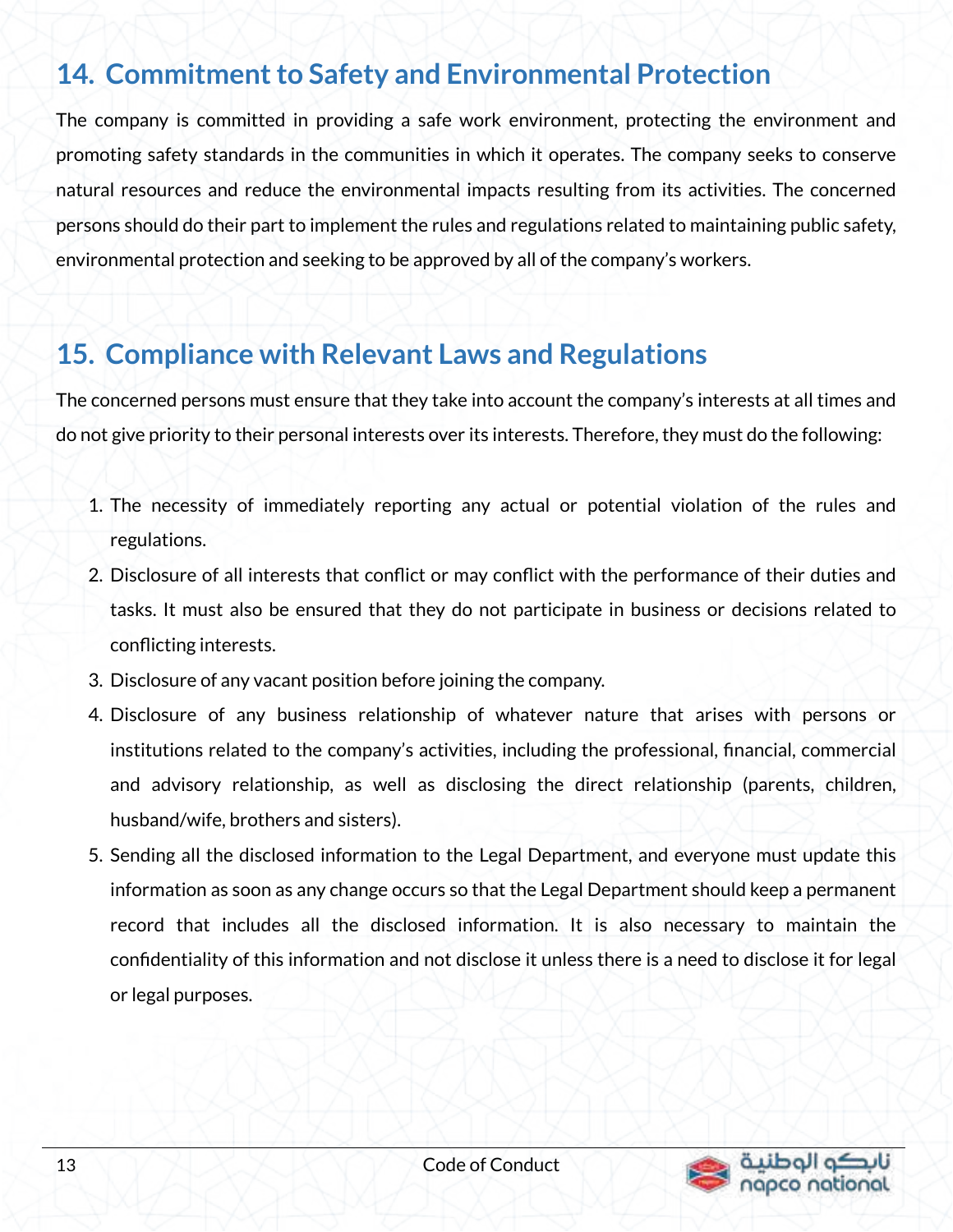## **16. Competition and Anti-Monopoly**

The company is committed to promoting legitimate competition that allows the development of companies and their products and is committed to all competition protection and anti-monopoly regulations applicable in Kingdom of Saudi Arabia. Therefore, the concerned persons must follow the applicable regulations and the company's policies and procedures, and they are prohibited from doing any work that would constitute unfair competition or lead to monopoly in violation of the regulations. Concerned persons must inform the Legal Department of any action in violation so that the appropriate investigation can be carried out and the necessary decisions are taken.

# **17. Insider Trading (After Listing the Company)**

The company prohibits trading in shares and other securities based on "material" information that is not publicly known. "Material" means information that the investors consider valuable and important in making decisions regarding the purchase, sale or retention of a share or any other security. Therefore, the concerned persons should:

- 1. Not buy or sell the company's shares, bonds, or any other financial investments based on material information about the company that is not publicly known by the investors.
- 2. Not buy or sell shares or any bonds or other financial investments in any other companies if they contain material information about those companies and such information is not publicly known to the investing public.
- 3. Not to provide material, non-public information to third parties, including friends, relatives and financial companies.

### **18. Compliance with International Trade Laws**

The company abides by all import and export controls, economic penalties, customs, bans, boycotts and penalties, and seeks to compel suppliers, contractors and clients who deal with it to these controls. The concerned persons shall assist in complying with these regulations and controls.

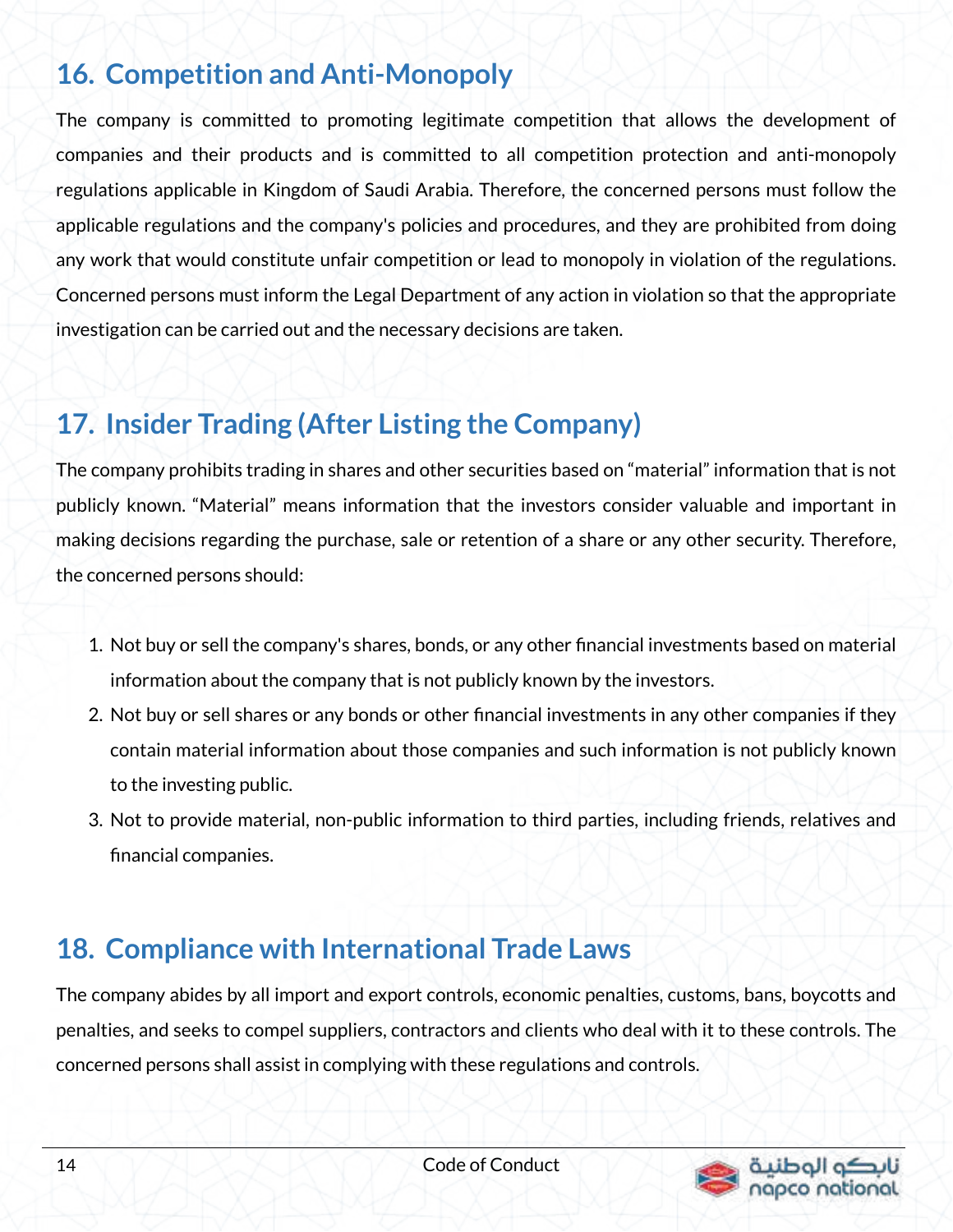## **19. Keeping Records and Reporting**

The company is committed to the highest international accounting standards and accounting systems applied in the Kingdom. Therefore, all concerned persons should reflect the company's transactions in its records, accounts and reports with the required accuracy to enhance the company's compliance with applicable laws and regulations. Therefore, the concerned persons should do the following:

- 1. Doing the best of their abilities and exerting the highest effort to ensure the accuracy of the company's records and documents, including the financial reports. It is also prohibited to falsify any company record.
- 2. Ensuring that all the reports, documents or communications authorized or required to be disclosed to the public should be non-misleading, clear, fair, accurate, timely, understandable and in accordance with the law.
- 3. Maintaining or disposing the company's records in accordance with the company's policies for maintaining records. The Legal Department can issue from time to time memoranda for maintaining certain records in case of an actual case or threat of a legal case or government investigations. The concerned persons must comply with the instructions in these rules, because failure to do so may expose the company and workers to significant legal risks.
- 4. Maintaining all records, reports and other documents that are required to be kept in accordance with the Governance Regulations issued by the Authority at the company's head office for a period of no less than ten years, and includes the Board of Directors and the Audit Committee's report. Without prejudice to this period, in case of a lawsuit (including any existing or threatened lawsuit), a claim or any existing investigation procedures related to those minutes, documents, reports or papers shall be kept until the end of that lawsuit, claim or existing investigation procedures.

#### **20. Protection of the Company's Assets**

The company's assets and properties must be preserved and maintained and not to be neglected, so the concerned persons must adhere to the following:

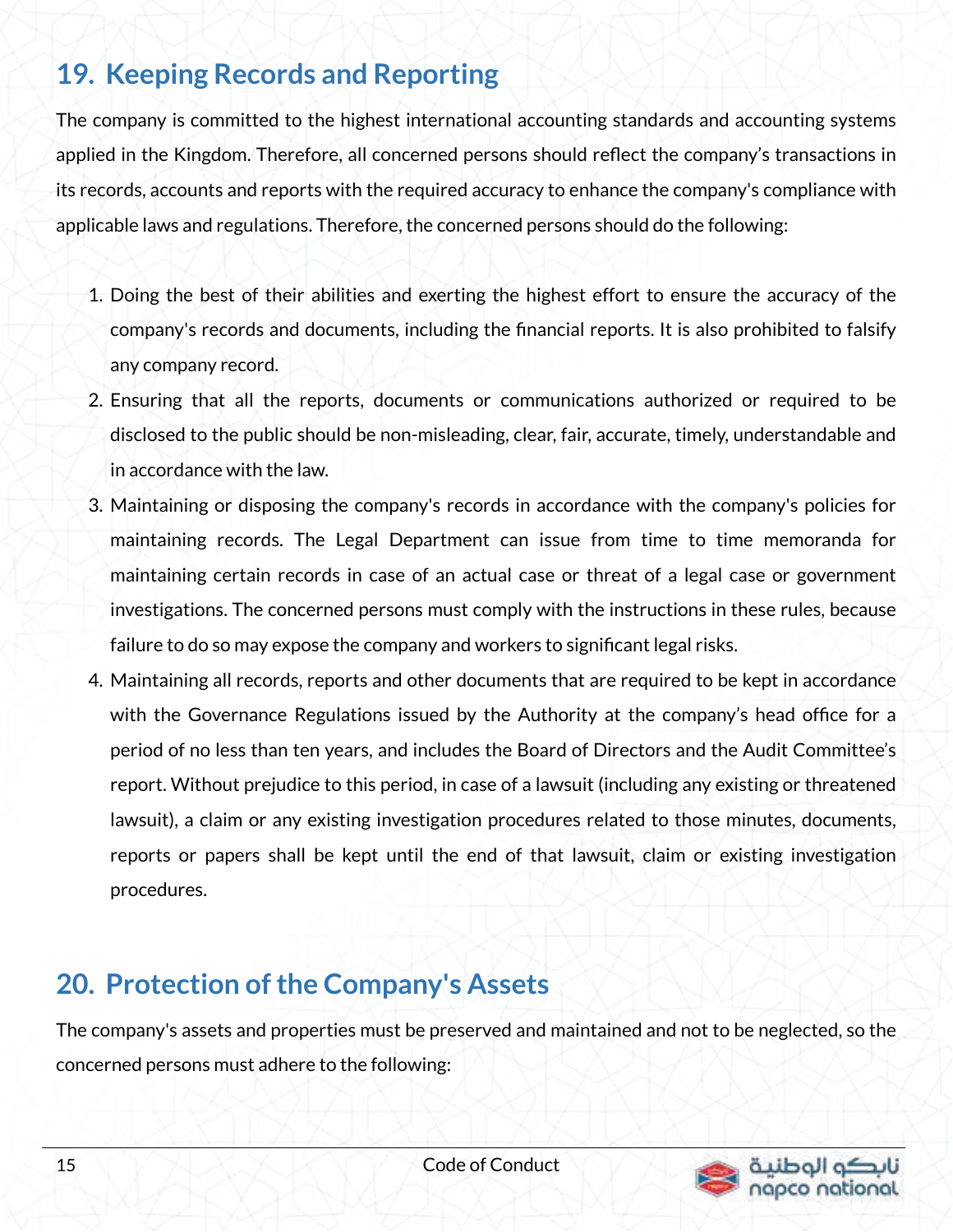- 1. Not to use the company's property for the personal benefit or the benefit of any person other than the company.
- 2. Excessive use of company property is considered misuse of property and exploitation of resources.
- 3. The use of the company's e-mail system should be limited mainly to the company's official business.
- 4. Unauthorized possession of the company's property, including equipment, information, or theft by misappropriation or intentional misreporting of time or expenses can result in termination of service and legal prosecution. The company treats theft of property in the workplace belonging to another worker as it treats theft of the company's property.
- 5. The use of the company's property outside the person's responsibility in the company such as the use of the company's business products in an external business, or the use of the company's materials or equipment to assist personal interests requires the prior written consent of the company's president. The person concerned must renew this consent if he/she continues to use the property outside of work.
- 6. The company's available resources must be used to the best advantage, to achieve its objectives, its rights and property must be preserved while the concerned persons perform their job duties.
- 7. All necessary measures and precautions must be taken to ensure the safety of the company's electronic systems and protect them from damage, modification or hacking, using it in an improper, illegal or ethical manner, or by unauthorized persons.
- 8. They should not participate in personal activities during working hours that interfere with or prevent the performance of work responsibilities.
- 9. Not to take any opportunity to make financial profit that the concerned person knows because of his/her position in the company, or through the use of the company's property or information.

## **21. Confidentiality of Information**

1. The concerned persons shall at all times abide by all arrangements to protect against information leakage, full preservation of any confidential or internal information. It is prohibited to announce or declare any of them to any other party unless it is for regular or legal demand, or if they are required by the interest and nature of work in the company through the Legal Department.



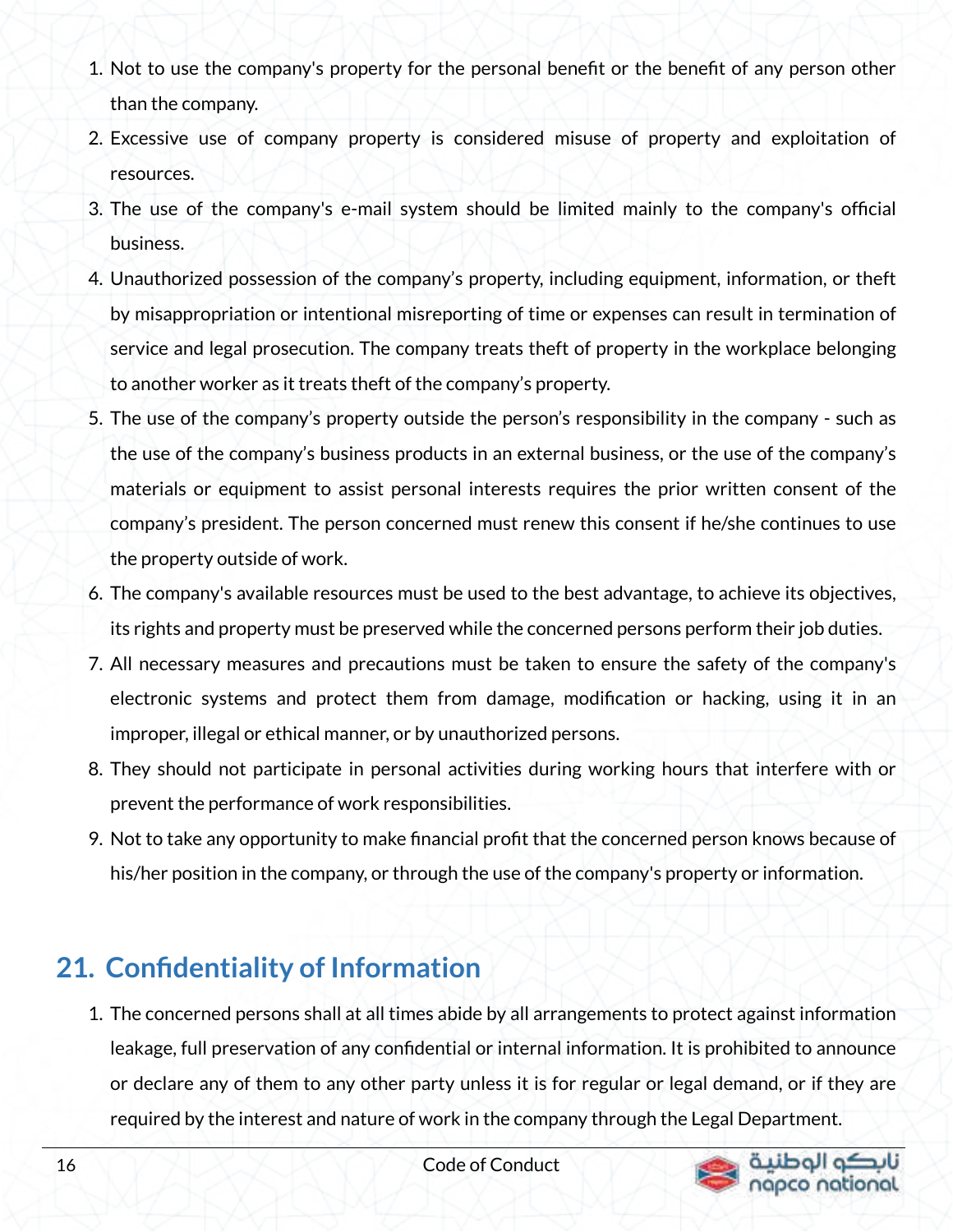- 2. All concerned persons should take all necessary precautions to prevent the leakage of confidential or internal information. This includes making sure that it is not displayed in a visible way in the work area so that others can view it. They must also take all reasonable precautions to lock down computers and maintain their user name and password, take care when sending or receiving information, whether through e-mail, fax, or any other means and not to take out any document or statement, whether in paper or digital format, of a confidential nature outside the company's head office to any party without the written approval of the Legal Department.
- 3. Information that is not intended for publication must not be disclosed to others within the company unless the reason for their knowledge is related to work.
- 4. Upon termination of service of any of the concerned persons, he/she must stop using or disclosing any of the confidential or internal information or documents in his possession. In this case, he/she must return it and hand it over to the company. In all cases, returning or destroying any of those documents, papers or information does not relieve the concerned person of any obligation to maintain non-disclosure of confidential or internal information even after the termination of the contractual relationship with the company.
- 5. With the exception of the ordinary general assembly meetings, members of the Board of Directors may not disclose confidential information of the company to which they have access. They may also not use any information they find out by virtue of their membership in order to achieve any benefit for themselves, their relatives or others. Doing so leads to removal from office, and the member must be required to compensate for it.
- 6. Ensuring that messages via external email, text messages, web postings or social media are appropriate and do not reveal any confidential information.
- 7. Non-public information is information that the company has not published or made available to the public. Examples of what this information contains include, but not limited to:
	- Information of company's clients.
	- Names and number of workers, their personal information and their salaries.
	- Contracts of all kinds.
	- Strategic plans and commercial transactions.
	- Major changes in management.
	- Introducing new products to the market.



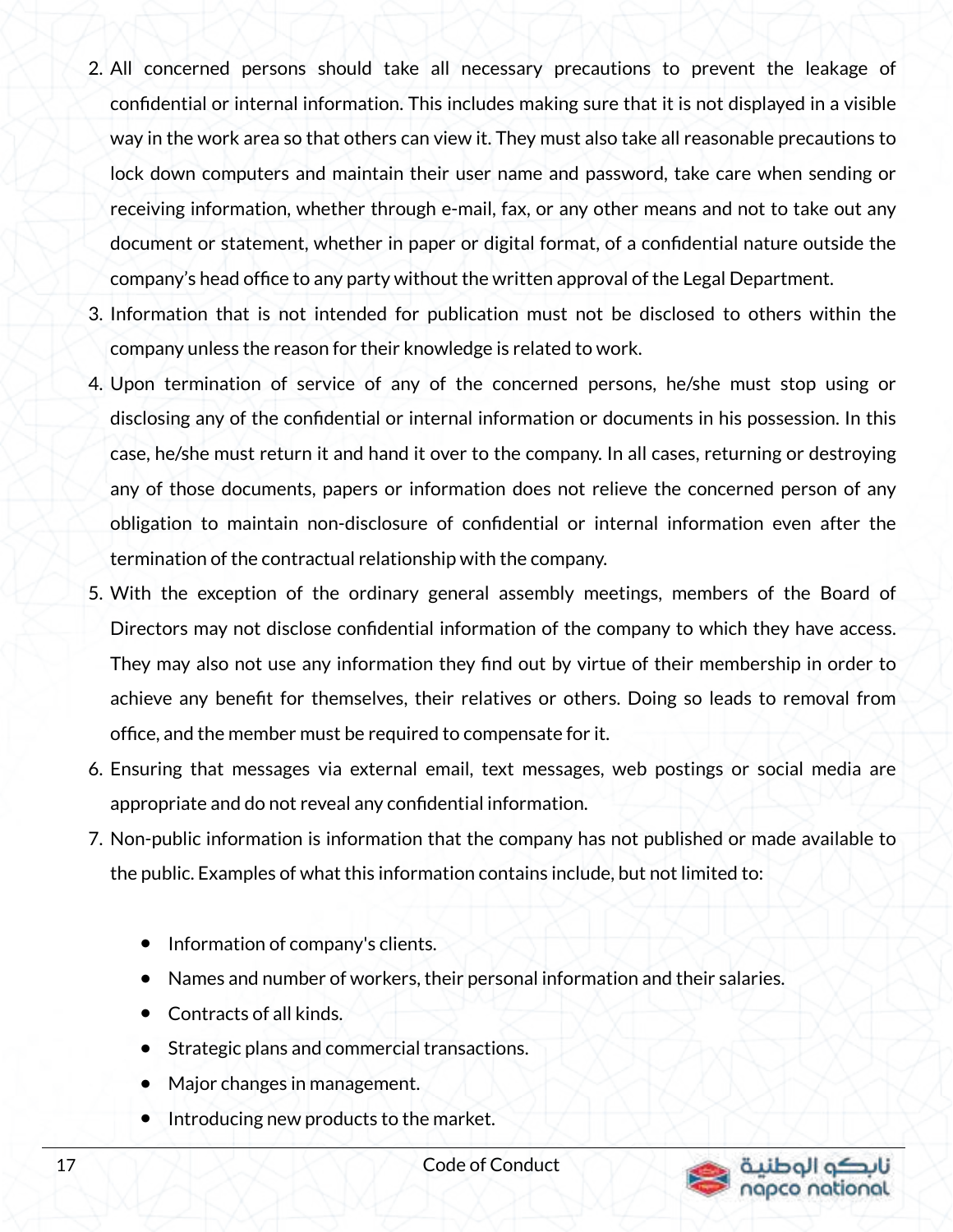- Prices, profits and general or marketing expenses.
- **Product costs.**
- **Financial information.**
- Annual working holiday.
- Marketing and sales information.

## **22. Communication with Third Parties**

The company is committed to full, accurate and timely disclosure when submitting documents to public authorities and communicating with the media and external parties. Each of the concerned persons is responsible for:

- 1. Maintaining the confidentiality and integrity of the company's information, whether ordinary or confidential. He/she must ensure that confidential information is not sent or published through social media channels.
- 2. Avoiding the appearance as the company's spokesperson without obtaining a permission to do so from the CEO or Chairman of the Board, and this includes contacts with investors or the media.

## **23. Information Technology Systems and Operation**

The availability of secure technologies enables the company to carry out its business and protect its information and operational technologies. Therefore, the concerned persons should do the following:

- 1. Not to use computers, phones, Internet or intranet services provided by the company except for the permissible purposes that pertain to the company's business and files.
- 2. Preserving the company's equipment in their custody, especially if they are not present in its facilities.
- 3. Being vigilant for cyber-attacks and phishing emails, avoiding clicking on suspicious links or opening emails that may look suspicious, and be careful when downloading files, especially from unknown sources.

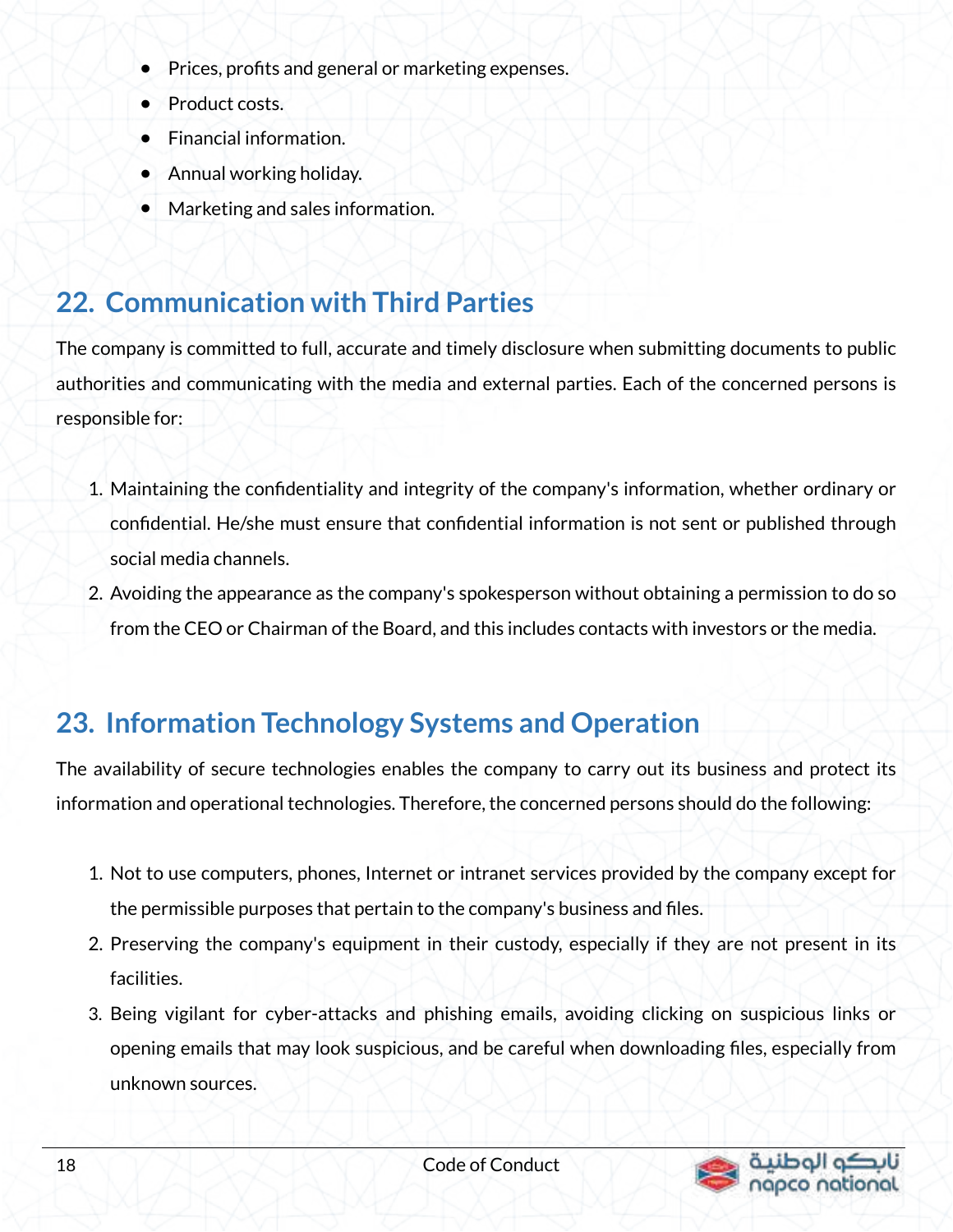- 4. Taking the initiative to report any potential or actual loss of company information, or any unauthorized access to its technologies, whether potential or actual, or any potential or actual violation of the company's systems or information.
- 5. Full compliance with the information security policy in accordance with the company's policy, especially attempting to access any suspicious or prohibited websites.

## **24. Sustainability and Human Rights**

The company has joined the UN Global Compact (UNGC) team. The team aims to achieve sustainability in the Kingdom of Saudi Arabia, where it is currently working on laying strong and solid foundations that promotes the principles of the (UNGC) in all companies and institutions in the Kingdom. . This charter is the largest global sustainability initiative to encourage companies around the world to adopt sustainability and social responsibility, and urges them to link their corporate strategies with the ten principles of the United Nations, which include human rights, labor, environment, combating corruption, and achieving sustainable economic, environmental and social development goals, in terms of dignity, and professional competence, integrity, respect for diversity, international law, equality, human rights, freedom and peace.

Based on the foregoing, the company commits to the health and safety of its workers, and all its suppliers are required to demonstrate the same commitment to health and safety standards, working hours, wages and working conditions.

To assist with compliance, it must do the following:

- 1. Abiding by all applicable labor laws and regulations in the countries in which the company conducts its business.
- 2. Immediate reporting of any actual or potential violation.
- 3. Providing opportunities for expression and freedom of opinion at work.

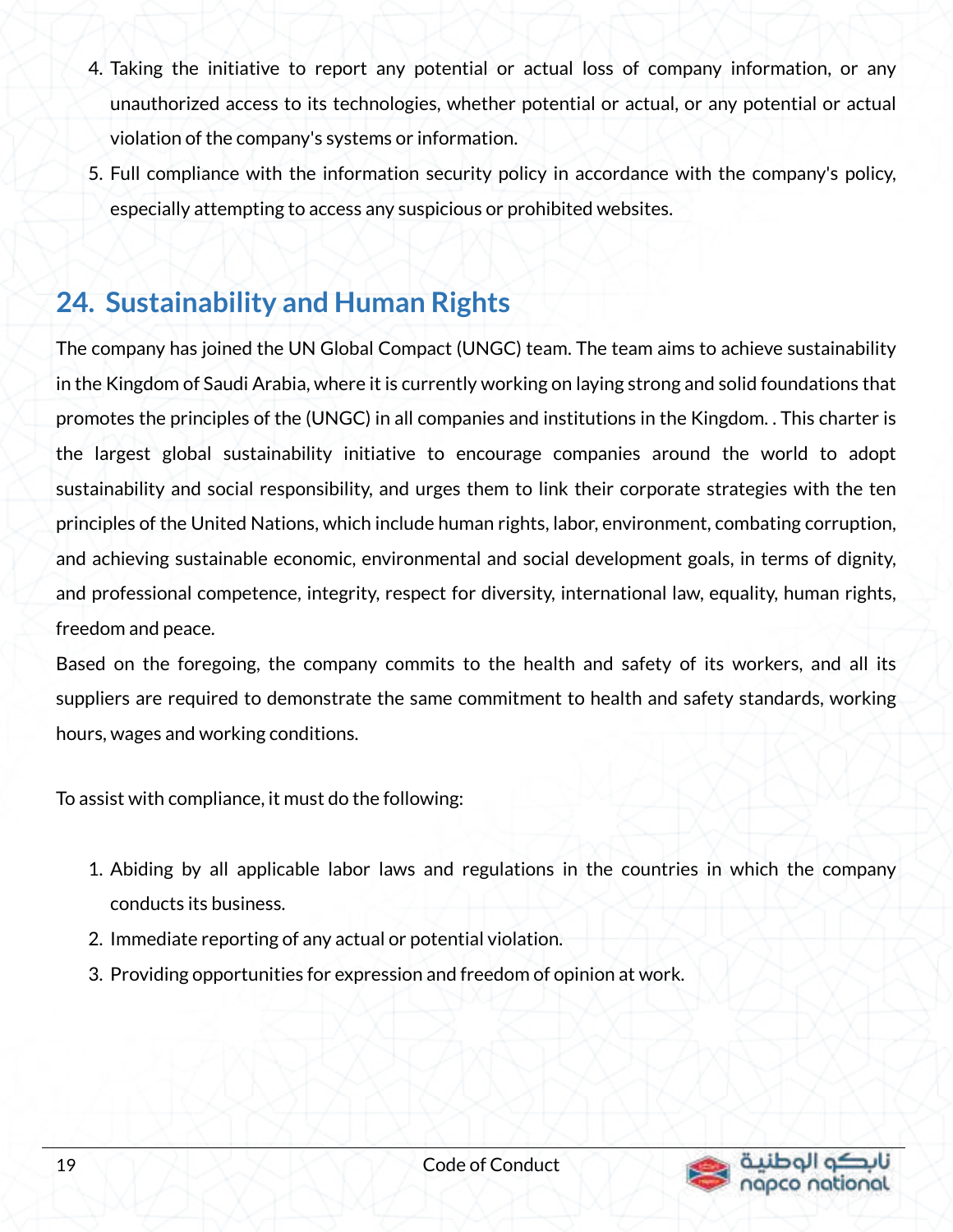## **25. Irregular Practices**

- 1. It is stipulated that any of the concerned persons should not have been subjected to any judicial ruling that has been passed against him/her, or be under investigation or trial in any crime involving moral turpitude or dishonesty, and not have committed any act or violation of integrity or honesty.
- 2. It is required for any of the concerned persons not to have committed any violation of the laws, or regulations related to securities business.
- 3. Any of the concerned persons must give written notice to the Legal Department when any regulator or court has imposed disciplinary measures or sanctions on him/her in relation to securities business, or when a judgment is issued against him/her, a trial is conducted against him/her, or an investigation is conducted with him/her for violating banking or financial regulations or any other violation related to fraud or any act against integrity, honor or honesty.

## **26. Fair Dealing**

The concerned persons must abide by the following:

- 1. Ensuring that a member of the Board of Directors represents all shareholders in the company, and is committed to what achieves the interest of the company and the interests of the shareholders and taking into account the rights of other stakeholders, not just the interest of the group that elected him/her.
- 2. Dealing and managing the company's business affairs honestly and observing the highest methods and ethical principles in management, and staying away from everything that affects the company's name and reputation inside and outside work.
- 3. Devoting time and effort to perform the work and being careful not to waste the time of others.
- 4. Cooperating with colleagues at work in a manner that leads to the proper functioning of the company.
- 5. Ensuring that loyalty to the company is an attribute required by management and workers, and everyone must affirm loyalty and act at all times for the company's interest in all business relationships, including relationships with clients, government agencies, and bosses, co-workers,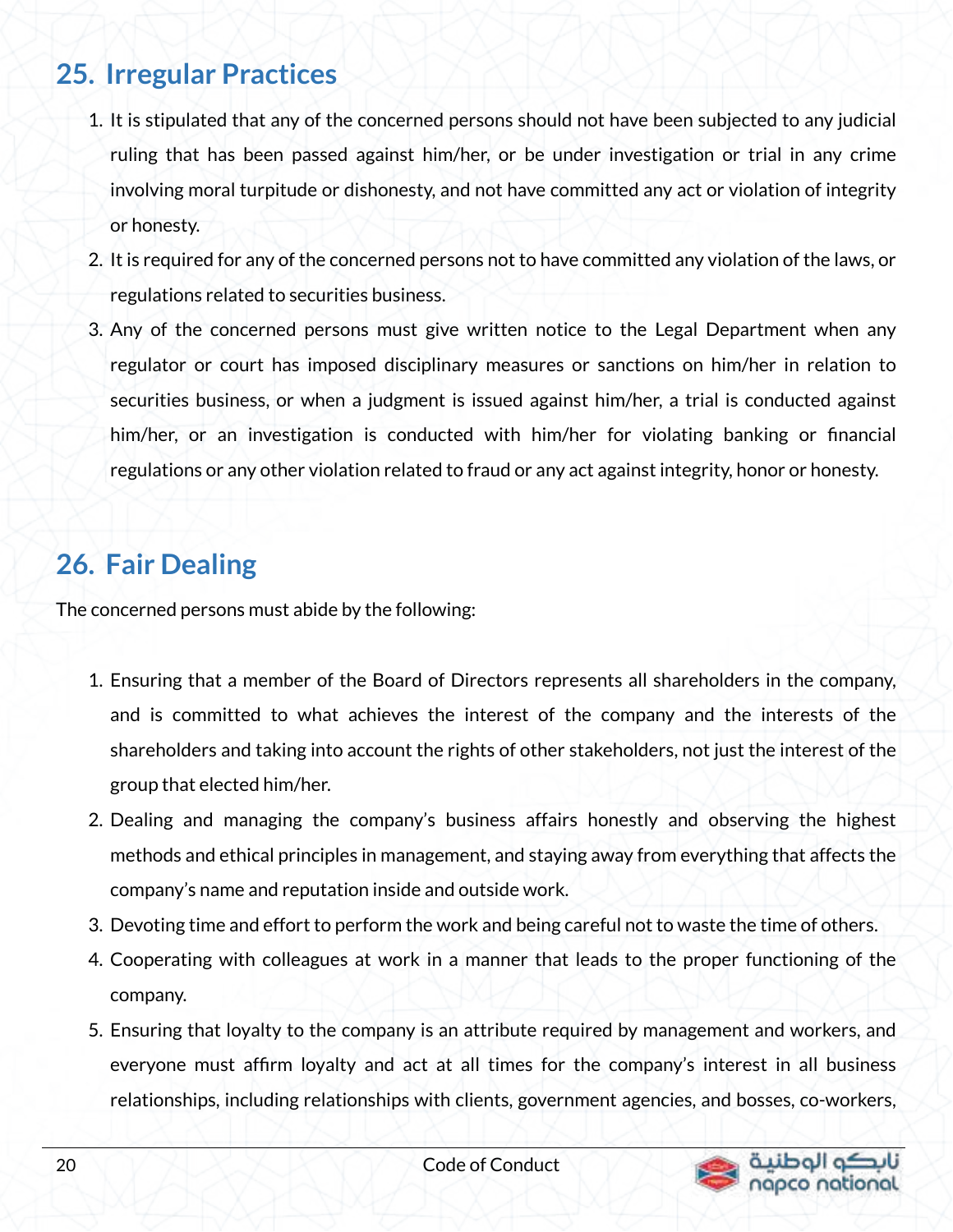and informing the senior management of any behavior that may reflect negatively on the company.

- 6. Recognizing and act on the understanding that all workers are partners in the responsibility to support the goals of the company; related to internal administrative and financial control and adherence to these objectives.
- 7. Sharing experiences and knowledge with others to embody team spirit.
- 8. Having a positive spirit and cooperate in all practices to raise the efficiency and productivity of work.

# **27. Disciplinary Procedures**

The company tries its best to impose a system that suits the nature and circumstances of each violation of the rules of professional conduct. The company uses a progressive disciplinary system, issuing letters of reprimand for first-time violations of minor importance, prevention or reduction in periodic benefit increases, bonuses, or termination of service. When it is found that the worker has violated the rules of professional conduct, a memorandum of final decision is issued. A copy of any letter of reprimand shall be placed in the worker's personal file as part of the worker's permanent work record.

### **28. Review, Amendment and Cancellation of these Rules**

These rules do not contradict with the conflict of interest policy of the Board of Directors and executives, which is applied comprehensively with regard to cases of conflict of interest for members of the board and executives. This policy shall be effective from the date of its approval by the Board of Directors. These rules must be periodically reviewed and evaluated to ensure their effectiveness and efficiency, and any modifications or cancellations of some or all of these rules are made only by the Board of Directors. In case that some of these rules are amended or canceled, it will be circulated as necessary. The Chairman of the Board also has the right to issue bylaws branching from this regulation to clarify or organize some of the titles, organize the operations and implement these rules.